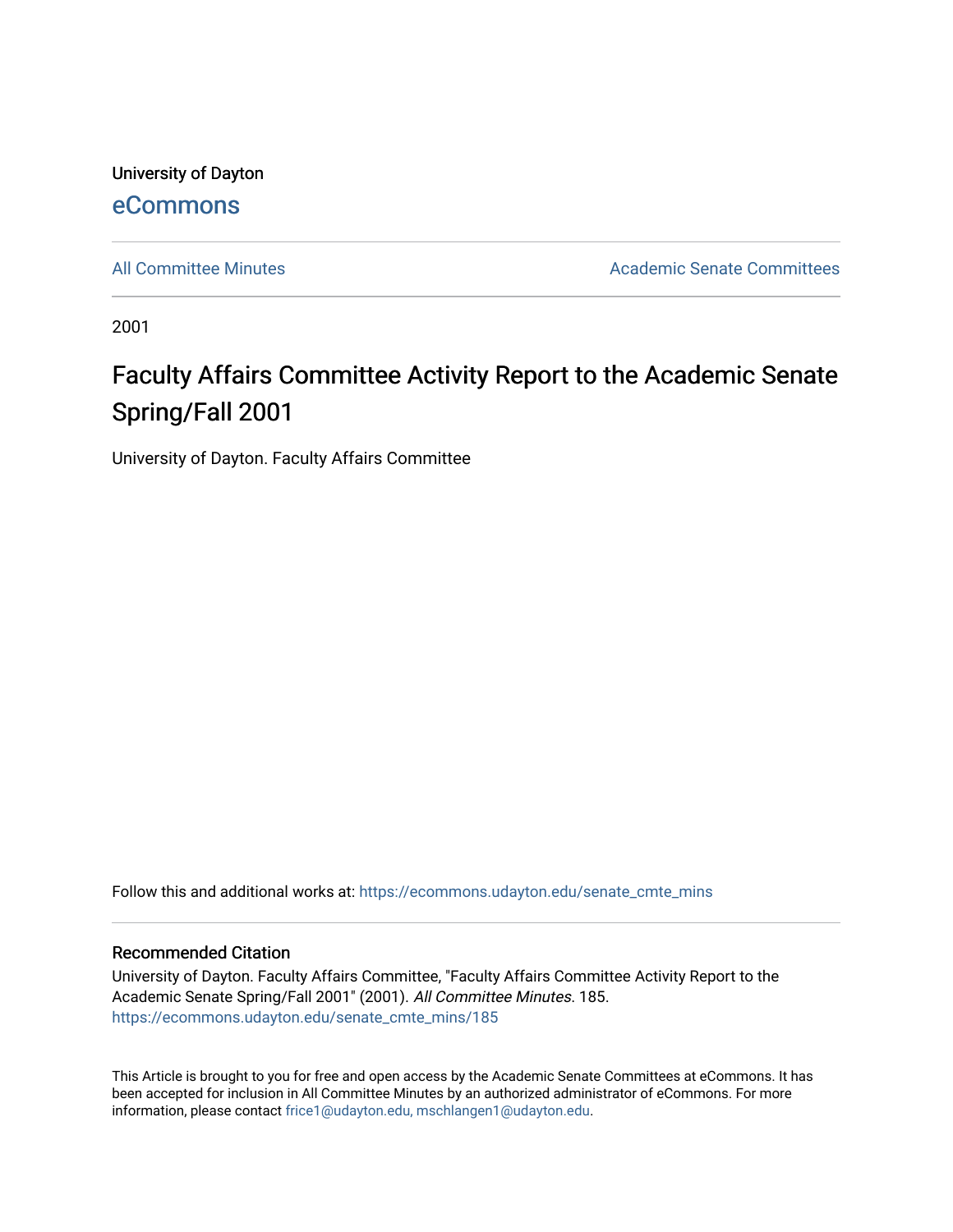## Faculty Affairs Committee Report - Spring/Fall 2001

Report to the Academic Senate–Activities of the Faculty Affairs Committee

Spring 2001–Fall 2001 (Emphasizing the latter semester)

The issues which were before the Committee at the start of the semester are summarized in table form in the Appendix to this report. **Issue 1-00-16** was removed from the Faculty Affairs Committee's agenda because it was erroneously placed. The issue was much more relevant to the Student Academic Policy and Academic Policy Committees were than to the Faculty Affairs Committee. Of the remaining issues on the list, there were new developments with respect to only three of them.

With respect to **Issue 1-98-24, Evaluation on Non-Academic Administrators in their Academic Support Roles**, the Faculty Affairs Committee was pleased to learn the Dr. William C. Schuerman, Vice President for Student Development and Dean of Students, and Thomas S. Danford, Associate Provost and Chief Information Officer, have expressed a willingness to serve personally on the special committee of administrators, faculty and students called for by the Faculty Handbook. The Faculty Affairs Committee will seek volunteers for the special committee from among the faculty and student members of the Senate after it is reconstituted in January 2002.

With respect to **Issue 1-01-3, Full Time and Part Time Instructional Staff Guidelines**, the Faculty Affairs Committee has held several far ranging discussions. No consensus has been reached except that the sense of the Committee seems to be that many of the American Association of University Professors standards on the topic probably could not be implemented at the University of Dayton without unacceptable costs to the University and its current full time faculty.

With respect to **Issue 1-01-4, Proper Use of Student Assessment of Instruction of Faculty**, the chair of the Faculty Affairs Committee has been charged with gathering all current University and Unit policies which impact on the issue so the Committee can continue its consideration.

During the above time period the Faculty Affairs Committee has actively considered three new issues which are not included on the appended list.

First, the Faculty Affairs Committee unanimously asked the Executive Committee of the Academic Senate to change its policy with respect voting by full time faculty members who are on leave or sabbatical on amendments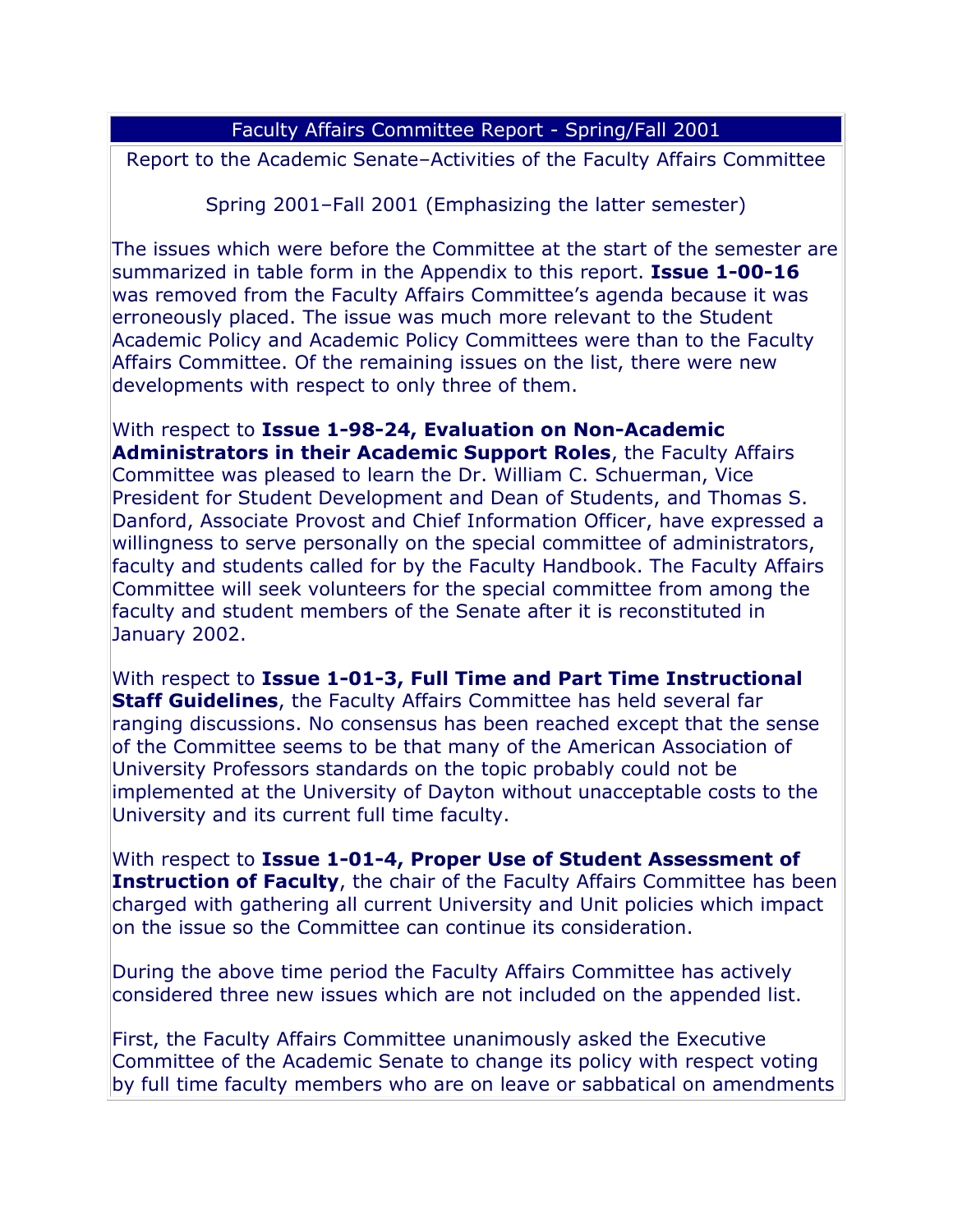to the Constitution of the Academic Senate. Under the current policy of the Executive Committee such faculty members are prohibited from voting on proposed amendments. The policy is rooted in the requirement that in order for any amendment to the Constitution to be ratified, an absolute majority of eligible full-time tenured and tenure-track faculty members cast ballots in the ratification vote. The Executive Committee believed that making faculty on leave or sabbatical eligible would exacerbate the sometimes vexing problem of getting an absolute majority of eligible faculty to participate in voting on amendments to the Constitution.

The Faculty Affairs Committee respectfully disagreed with the Executive Committee's policy and has asked the ECAS to rescind the policy so as to make full-time tenured and tenure-track faculty on sabbatical or leave of absence eligible to vote in elections to ratify amendments to the Constitution. The Faculty Affairs Committee has developed a proposed form letter which would allow faculty members on leave or sabbatical to eschew voting, but still be counted toward the required voting quorum by casting, in advance, a vote of "abstain" on all amendments which come up for ratification during their absence. Alternatively the faculty member may continue to receive ballots on constitutional amendments and have their vote counted toward the quorum if they choose to cast their ballot or not counted if they choose not to cast their ballot.

The proposal by the Faculty Affairs Committee will be presented to the ECAS as it is reconstituted in January 2002.

The second new issue the Faculty Affairs Committee considered was a request by the Office of Human Services to support a change in the Tuition Exchange Program. Currently, the language of the Tuition Exchange Program seems to suggest that if a family has two employees who are eligible to take advantage of the Program, and a child of that family receives benefits from that Program, both employees are sent "to the back of the line", a development which would adversely affect the ability of the employees to obtain benefits through the Program for a second child. The Office of Human Resources has asked the Senate's support to amend the Tuition Exchange Program to make clear that if a family has more than one member eligible to take advantage of the Program, the receipt of benefits by one child in the family will only effect the eligibility of one of the employees, not both of them. The Faculty Affairs Committee unanimously approved the efforts of the Office of Human Resources on this issue and has passed a resolution of support which will be brought before the full Senate early next semester.

The third new issue to which the Faculty Affairs Committee gave consideration was a suggestion by the Office of the Provost that the Senate